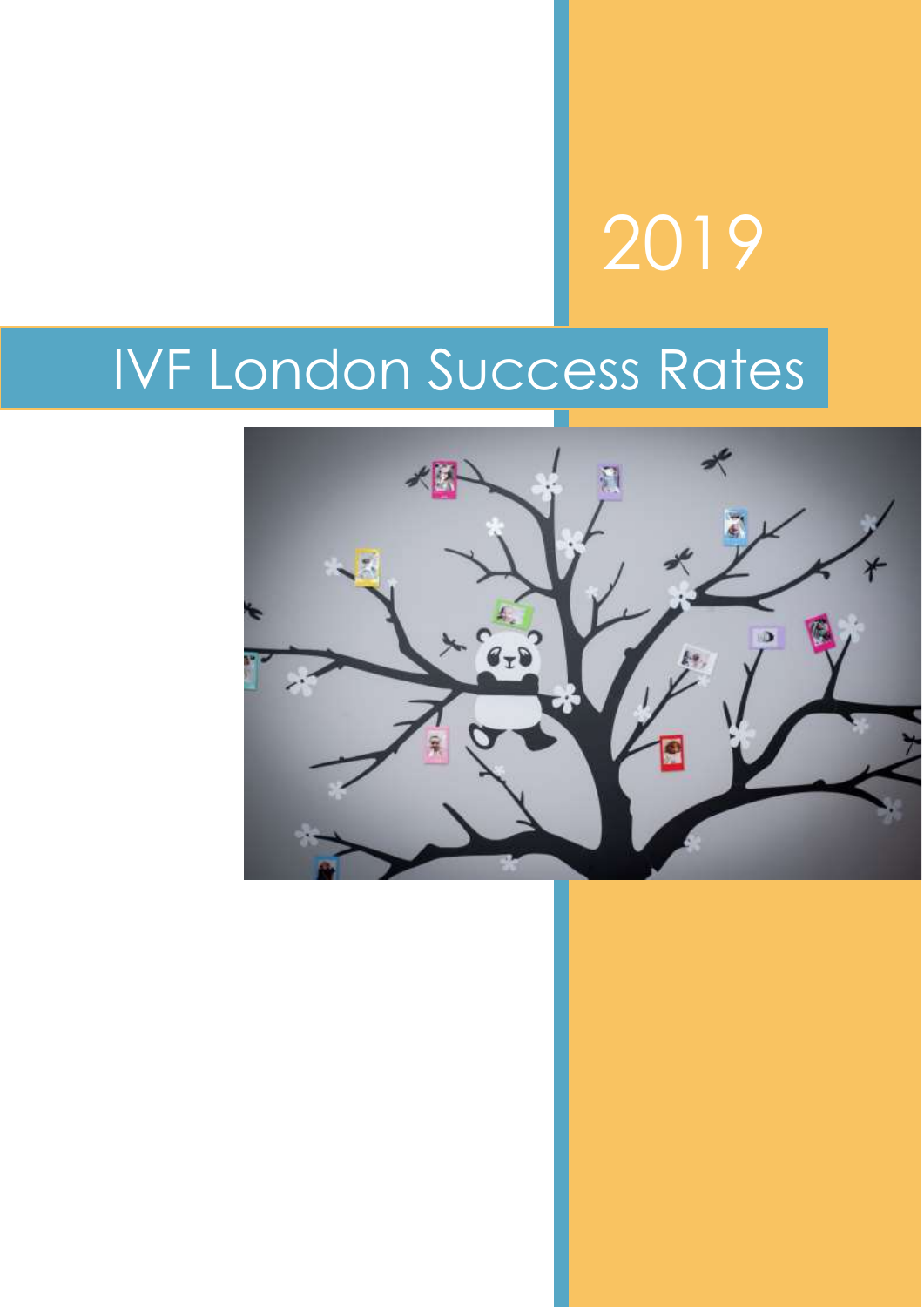

|                    | Number of embryos<br>transferred |
|--------------------|----------------------------------|
| Under 35           | 2                                |
| 35-37              |                                  |
| 38-39              |                                  |
| $40 - 42$          | 5                                |
| 43-44              |                                  |
| Over <sub>44</sub> |                                  |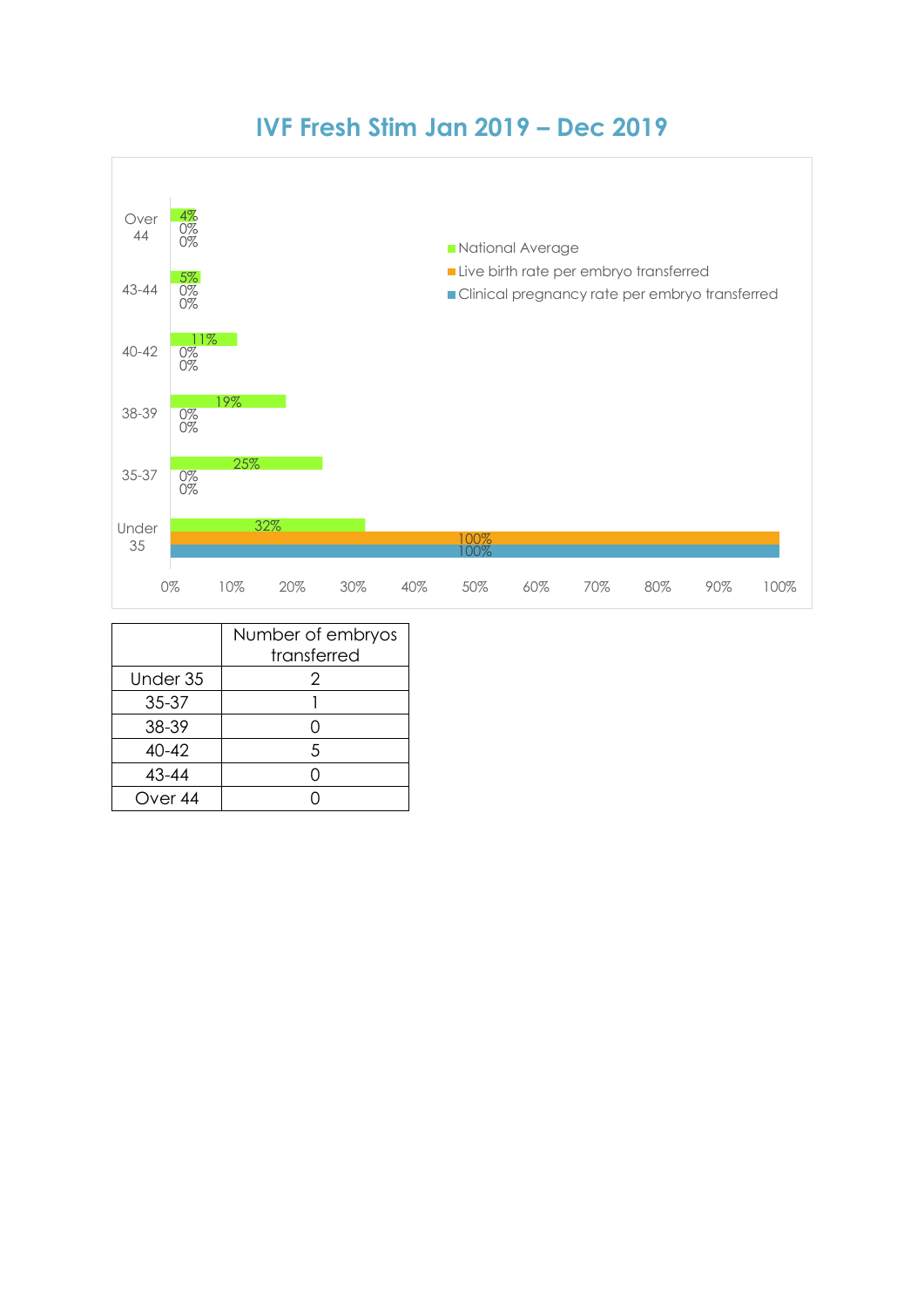

| ICSI Fresh Stim Jan 2019 - Dec 2019 |  |  |  |
|-------------------------------------|--|--|--|
|                                     |  |  |  |

|                    | Number of embryos |  |  |
|--------------------|-------------------|--|--|
|                    | transferred       |  |  |
| Under 35           | 5                 |  |  |
| 35-37              |                   |  |  |
| 38-39              |                   |  |  |
| $40 - 42$          | 5                 |  |  |
| 43-44              |                   |  |  |
| Over <sub>44</sub> |                   |  |  |